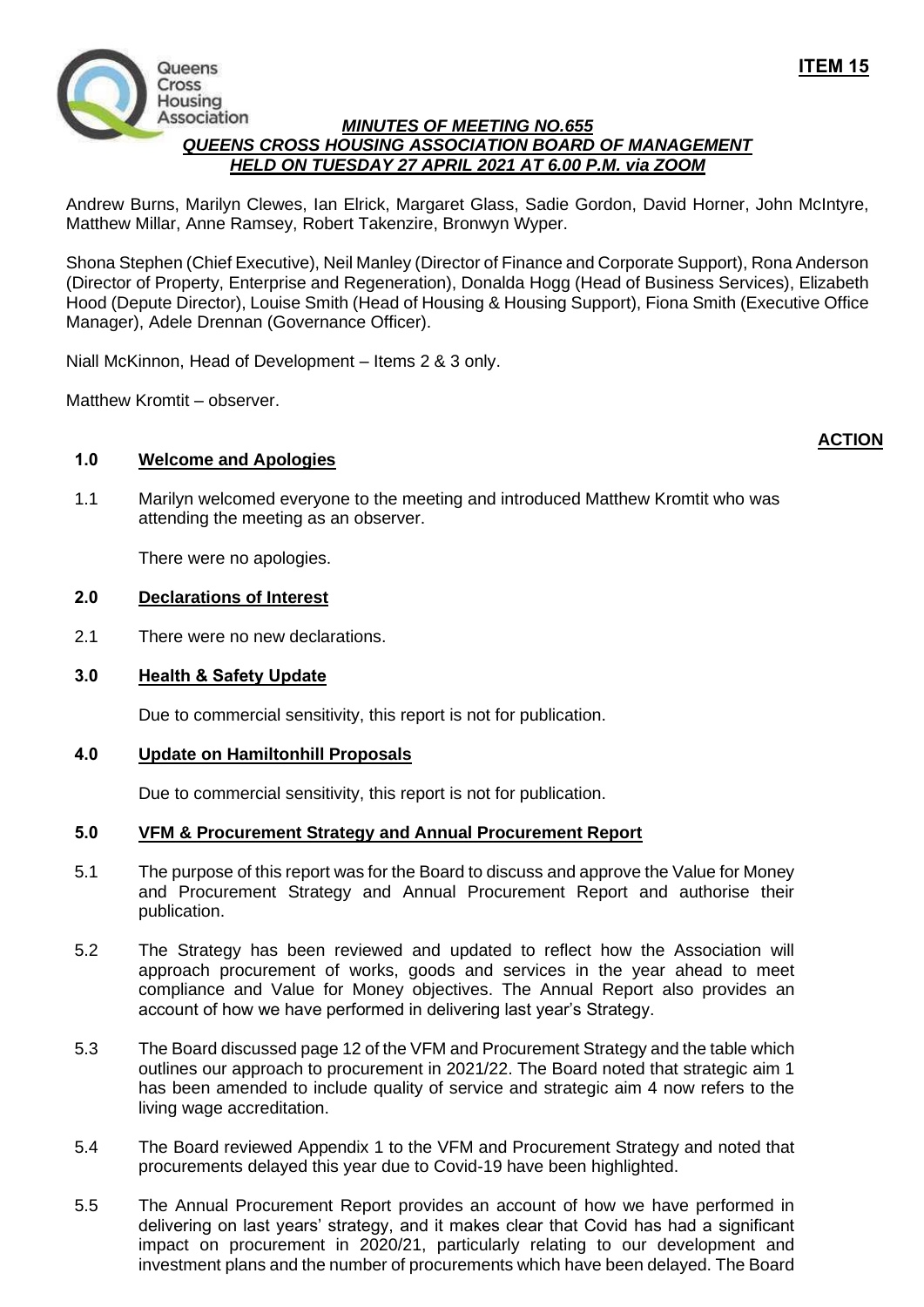discussed section 2 of the Annual Procurement Report and noted that we had no regulated work procurements at all in the last year (unregulated procurement is work under £2m in value), and although we did procure work, there was nothing over £2m in value which is highly unusual. The Board discussed the table at 6.1 of the strategy and were reassured that we anticipate being able to catch up on all delayed procurement in the next 2 years to get ourselves back on track.

- 5.6 The Director of Property, Enterprise and Regeneration advised that our anti-fraud approach is not stated specifically in the strategy as this is clearly stated in the procurement regulations and the process that suppliers need to go through to confirm they've never hade any issues of fraud in their organisation or indeed Directors with previous issues/convictions etc.
- 5.7 Following a lengthy discussion, the Board approved the Value for Money & Procurement Strategy and Annual Procurement Report, and authorised their publication subject to:
	- a) Our statement on the positive, social and environmental impact being further **Rona** strengthened to refer specifically to climate change and reducing our carbon footprint.
	- b) The number of unregulated procurements being added to the table at section 4.4 of the Annual Procurement Report.

**Rona**

# **6.0 Lettings Plan 2021/22**

6.1 The purpose of this report was to present the 2021/22 Lettings Plan for approval and for the Board to note the outcomes of the 2020/21 Lettings Plan (including progress with Section 5 lets) and the progress on the development of the Choice-Based Letting (CBL) system.

## **6.2 Allocation Outcomes For 2020/21**

- 6.2.1 Over the past few years the Housing and Property teams have worked hard to get back on track and in 2019/20 our re-let performance was 12.5 days. Unfortunately, lockdown meant that all RSL's were required to suspend letting and this has severely impacted on our turnaround.
- 6.2.2 Prior to lockdown, Glasgow was already dealing with a legacy of homeless issues and the impact of lockdown exacerbated the situation. Shortly after Covid-19 struck, GCC approached all RSLs in August 2020 and requested that we provide 90% of all our lets (net of transfers/Wellbeing lets) to homeless applicants. Whilst data was showing that demand from homeless applicants was overwhelming, in reality most RSLs were having difficulty getting sufficient referrals from GCC to meet the supply of voids they had available and as a result, no RSL achieved the 90% target. The Board noted referred to the table at section 3.2 of the report which showed that we managed to let 65% of properties to Section 5 referrals and this was still considered to be a great achievement.
- 6.2.3 We also had a higher number of Wellbeing lets in the Young Persons and Older Persons services. Unfortunately, the turnover in the older persons service was due to a higher than average death rate. As part of our goal to prevent homelessness, we worked with GCC to rehouse as many young people into the Wellbeing Service which again gave a higher than average let rate this year but in this case for positive reasons.

## **6.3 Letting Plan 2021/22**

6.3.1 The letting plan for 2021/22 was set out at section 4 of the report and has been set based on the Council's request for 60% of lets from all RSL's across the city to be allocated to Section 5 referrals. The remaining 40% is based on anticipated turnover of houses and based on last years' demand, these are expected to come from other groups.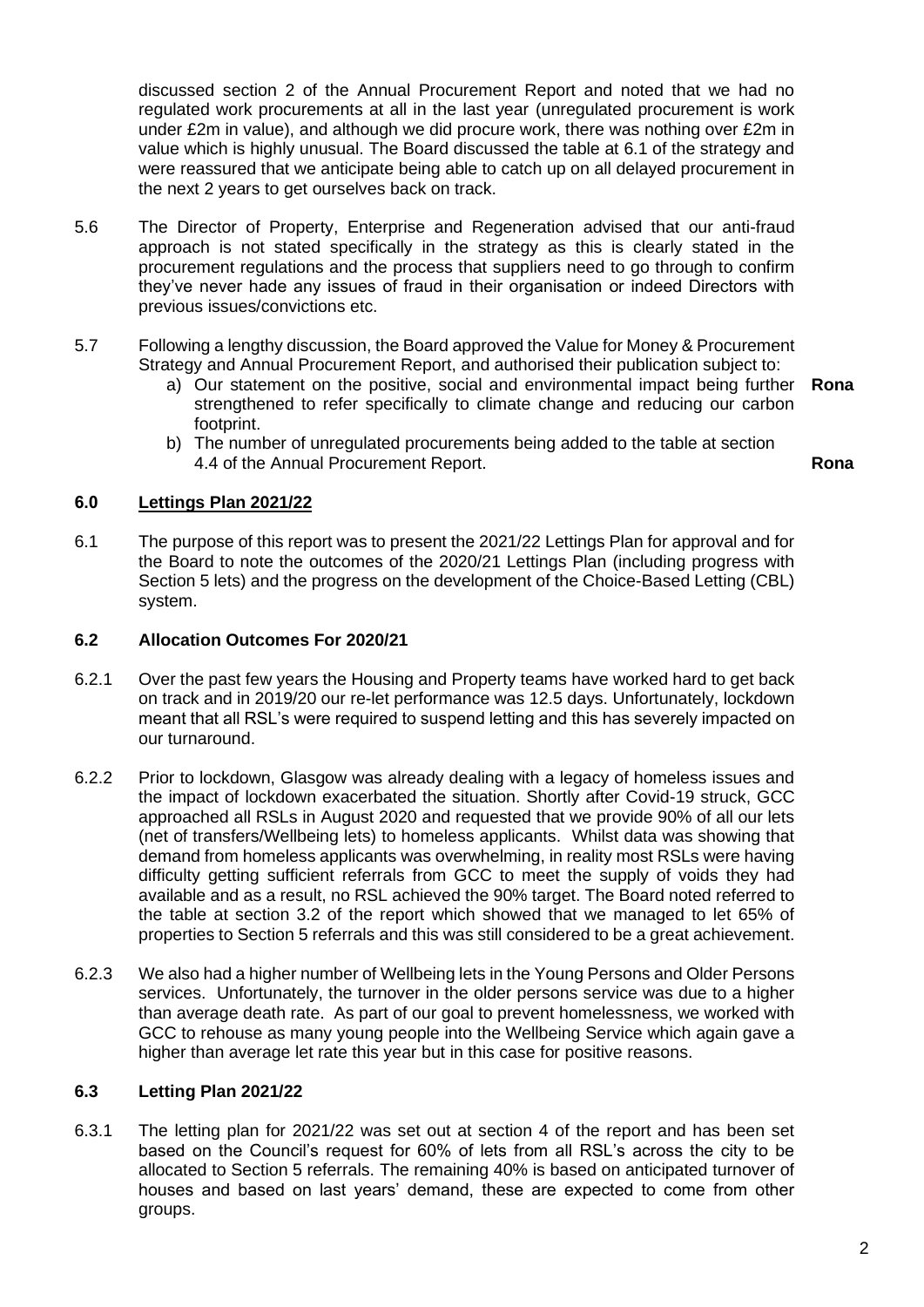# 6.4 **Choice Based Letting Update**

- 6.4.1 A project group has been set up with the Developer and we are meeting weekly working through the Project Plan. The CBL is on schedule to be complete by June 2021 with a 'go live' date in September. A test system is in the process of being developed and, once available, a demonstration will be given to the Board showing the customers' journey when applying for housing with QCHA.
- 6.4.2 We are planning to contact applicants on a phased basis from June. Applicants will be invited to re-apply for housing using the new system and staff will provide a help desk and be available to answer any queries and offer assistance if and when required. We will be liaising with the Council separately about a process for Homeless applicants. We are planning that they will have the ability to bid for properties / or be direct matched if they fail to bid.
- 6.4.3 Following a discussion, the Board:
	- a) Noted the outcomes of the Letting Plan for 2020/21.
	- b) Noted the progress on the development of the CBL system.
	- c) Approved the Lettings Plan for 2021/22.

## **7.0 QCF & QCW Business Plans - Presentations**

7.1 QC Factoring & Workspace work with the Housing Association (Parent) Board to ensure the success of the QC Group. They are responsible for shaping their own organisation's activities in a way which is consistent with and supportive of the Group's strategy and objectives and this includes devising Business Plans that will contribute to the promotion of their objects and the achievement of the Group's overall objectives.

## 7.2 **QC Factoring Business Plan 2020-25**

- 7.2.1 The Head of Business Services delivered a presentation which provided some background and context to the Factory Company, its links to QCHA and the ambitions and strategic aims of the Factoring company set out in the draft 2020-25 Business Plan.
- 7.2.2 As part of the QC Group, QC Factoring follows the same process as QCHA in relation to its Business Planning by consulting with customers, staff and Board Members, and we have a shared vision and values.
- 7.2.3 The ambitions of the Factoring company over the next 5 years include:
	- To be the factor of choice in our area, a factor that is trusted by its customers and the wider community.
	- Improving the quality and range of services we offer to maximise our impact within the community we serve.
	- Demonstrably improve the lives of people who live in our neighbourhoods.

This can be achieved by delivering on the 3 strategic aims which are:

- To develop the company as a viable, responsible and well-respected business
- Work with customers to establish and maintain safe, accessible and attractive neighbourhoods
- To engage with our customers more effectively to have 'happy' customers.

# 7.3 **QC Workspace Business Plan 2020-25**

7.3.1 The Head of Business Services delivered a presentation which provided some background and context to the Workspace Company and the ambitions and strategic aims of the Workspace company set out in the 2020-25 Business Plan.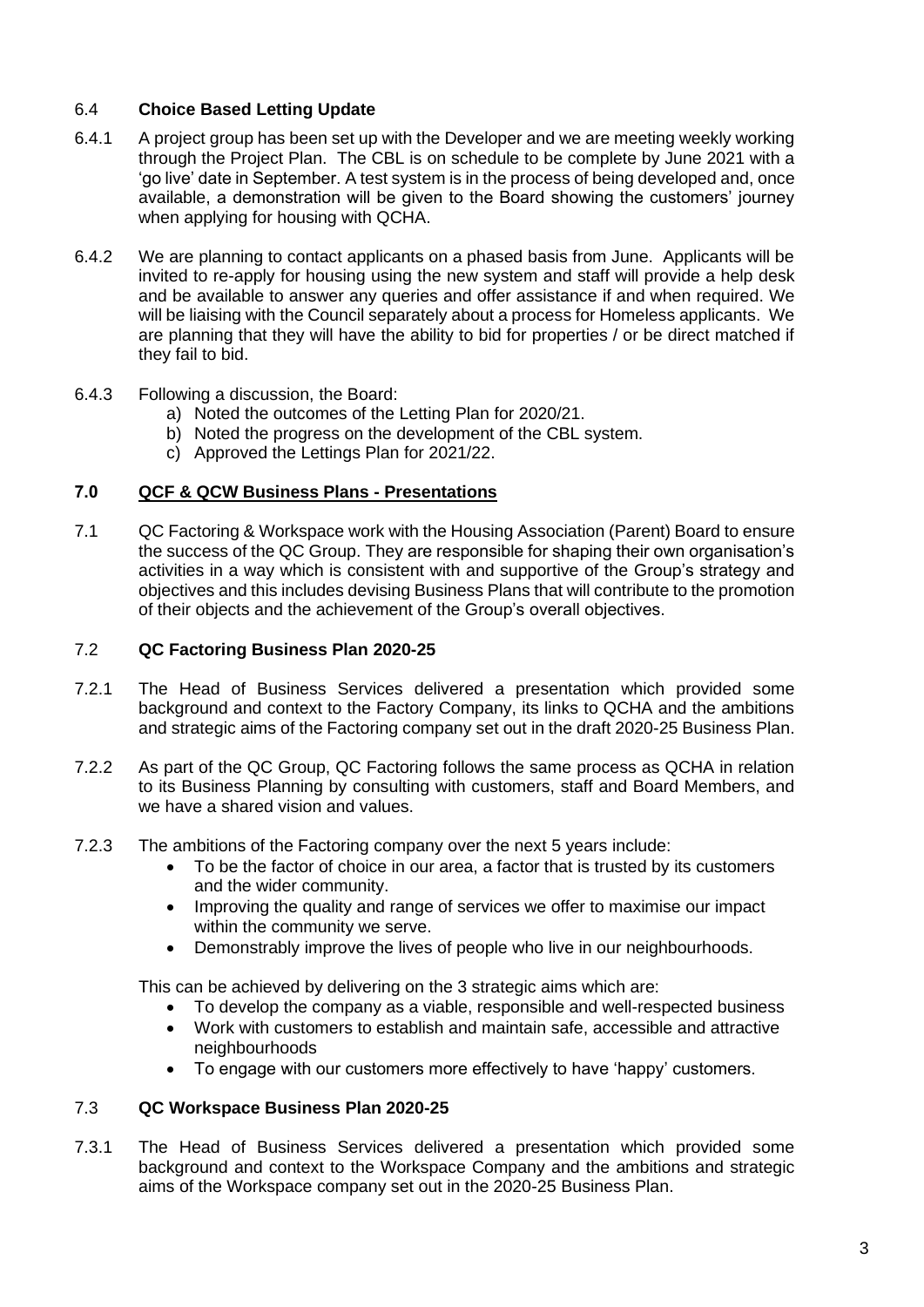- 7.3.2 As part of the QC Group, QC Workspace follows the same process as QCHA in relation to its Business Planning and we have a shared vision and values. Their mission is to challenge inequality by stimulating local economic growth and they plan to do this over the next 5 years by developing their service, building on their reputation, investing in assets and to engage with their customers and business networks to maximise community impact.
- 7.3.3 The Head of Business Services highlighted the challenges and opportunities for the Workspace company over the course of the next 5 years and outlined the key objectives in relation to service development, asset management and community impact.
- 7.4 The Board:
	- a) Thanked the Head of Business Services for the insightful presentations and were very pleased with the progress of both subsidiaries and their Business Plans for 2020-25.
	- b) Noted that copies of both presentations and Business Plans for QC Factoring and Workspace were available in the portal.

## **8.0 New Membership Applications**

- 8.1 There was 1 new Membership Application to be considered by the Board. It was noted that the eligibility had been checked and the tenant had indicated an interest in joining the Board / CIG which will be followed up by the Governance Officer.
- 8.1.1 The Board:
	- a) Approved the Membership Application.
	- b) Thanked the Executive Office Manager and Governance Officer for all their work in recruiting and retaining Board/Committee Members over what has been a very challenging 12-month period.

## 8.2 **Membership of Other Organisations**

- 8.2.1 The Board noted that two memberships had recently been renewed in relation to:
	- Glasgow Council for the Voluntary Sector (GCVS)
	- **SHARE**

#### **9.0 Minute of Meeting No. 654**

- 9.1 The Minute of meeting no. 654 which took place on 30 March 2021 were reviewed for accuracy and matters arising.
- 9.2 The Chief Executive provided a brief update in relation to the EDI Report (item 5). The Board noted that the agenda is in early stages and everyone is keen to get started. A recent meeting had taken place and there is now a programme in place which Andrew Burns will be attending as Board EDI Champion. A further update/report will be brought back to the Board in due course.
- 9.3 The Board Representative for the Young Persons Panel confirmed that the first meeting of the Panel is scheduled for 28 April and a further update will be provided in due course.
- 9.4 The Board agreed the minute as an accurate account, proposed by Anne Ramsey and seconded by Margaret Glass.

#### **10. Action Tracker**

10.1 There were no changes made to the action tracker.

**Shona /**